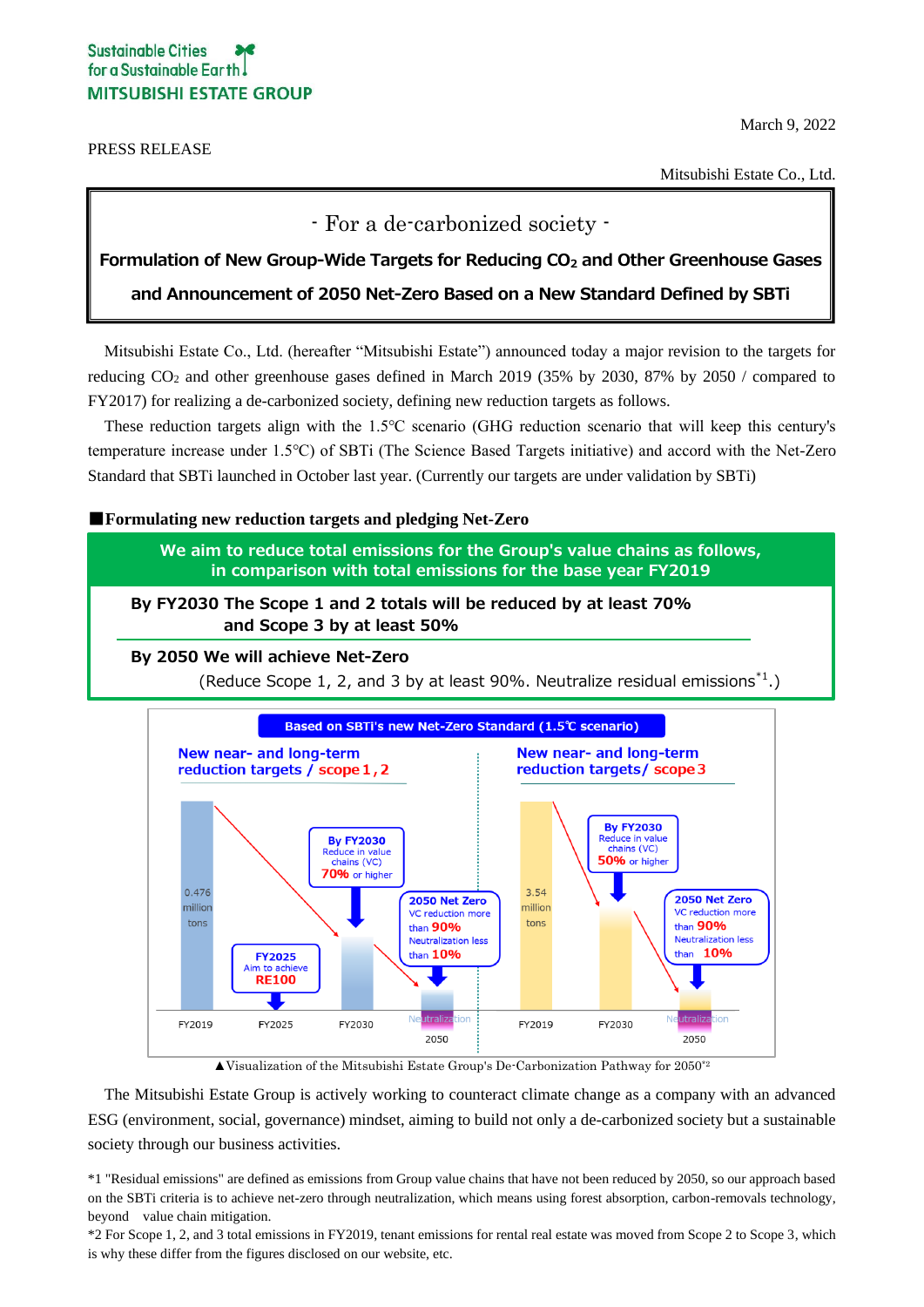### ■**Speeding up the RE100 targets**

Mitsubishi Estate currently aims to achieve the Group's RE100 targets with 25% by FY2030 and 100% by FY2050, but thanks to changes in power supply in our buildings in Marunouchi and the Tokyo region, the renewable energy ratio was about 30% in FY2021 and will likely reach about 50% in FY2022, so we are set to achieve the 2030 interim target at a much earlier point in time.

Our new RE100 target will be to have 100% renewable energy by FY2025.

 **Related press release: All power used in our office buildings and commercial facilities in Tokyo and Yokohama to come from renewable energy sources**

[https://www.mec.co.jp/j/news/archives/mec220117\\_renewable\\_electricity.pdf](https://www.mec.co.jp/j/news/archives/mec220117_renewable_electricity.pdf)

# ■**Initiatives to reduce or neutralize the main CO<sub>2</sub> emission causes of the Mitsubishi Estate Group for each Scope category**

Scope 1: Direct burning of fuel (gas, oil) from heating, emergency power generation, etc.

More than half of Scope 1 in FY2019 (base year) came from use of city gas for DHC plants.

 Although we cannot presently count it in the SBTi reduction rate, we are contributing to the neutralization of emissions beyond the value chain by introducing carbon-neutral city gas that uses credits from forest absorption.

 **Related press release: Introducing carbon-neutral city gas from Marunouchi Heat Supply Co., Ltd.**

<https://www.marunetu.co.jp/pdf/20211018.pdf>

Scope 2: Indirect burning of fuel from using purchased electricity, steam, hot and cold water, etc.

 More than half of Scope 2 in FY2019 (baseline year) came from emissions by power consumption. As indicated above, we are working to have more renewable energy used as power in our buildings. We are also actively working to give the buildings we develop high environmental specs and energy efficiency as well as ZEB, ZEH, and other certifications.

 **Related press release: Starting biomass power generation in Higashimatsuyama City, Saitama** [https://www.mec.co.jp/j/news/archives/mec210531\\_biomass.pdf](https://www.mec.co.jp/j/news/archives/mec210531_biomass.pdf)

Scope 3: Emissions from other business activities (embodied carbon, use of sold real estate, etc.)

 For FY2019 (baseline year), the main emission sources were capital goods (category 2: embodied carbon of construction materials) and sold products (category 11: emissions from use of real estate sold).

Embodied carbon of construction materials is an area that can be addressed by all supply chains for development and construction works, so we plan to make reductions by deepening collaboration with design companies, construction companies, construction material makers, and other stakeholders.

## **Related press release: Opening The Royal Park Canvas – Sapporo Odori Park, Japan's first highrise hybrid wooden hotel, using wood from Hokkaido**

[https://www.mec.co.jp/j/news/archives/mec210930\\_odori.pdf](https://www.mec.co.jp/j/news/archives/mec210930_odori.pdf)

Moreover, with regard to reducing emissions from clients' future use of real estate purchased, we plan to cut total emissions by introducing renewable energy, as with Scope 1 and 2 for the buildings we own, as well as reducing emission intensities for example by installing high-efficiency equipment.

 **Related press release: Mitsubishi Estate Residence CO<sup>2</sup> emissions reduction strategy / Cutting CO<sup>2</sup> emissions to 50% of 2019 figures by 2030**

[https://www.mec-r.com/news/2022/2022\\_0112\\_02.pdf](https://www.mec-r.com/news/2022/2022_0112_02.pdf)